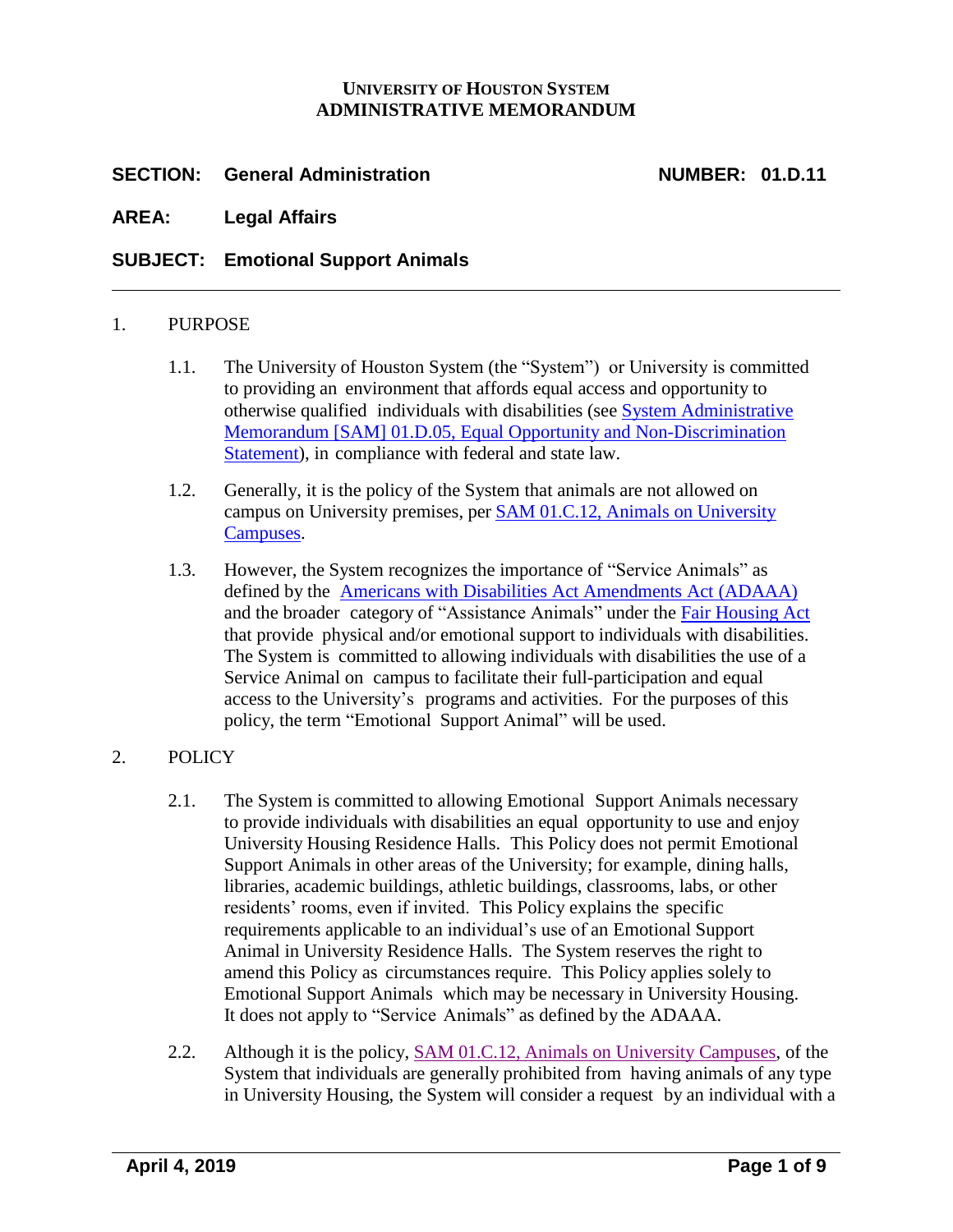disability for reasonable accommodation from this prohibition to allow an Emotional Support Animal that is necessary because of a disability and reasonable. However, no Emotional Support Animal may be kept in University Housing at any time prior to the individual receiving approval as a reasonable accommodation pursuant to this Policy.

#### 3. DEFINITIONS

- 3.1. Emotional Support Animal "Emotional Support Animals" are a category of animals which provide necessary emotional support to an individual with a mental or psychiatric disability that alleviates one or more identified symptoms of an individual's disability, but which are not considered Service Animals under the ADAAA and the System policy on [Service Animals.](http://www.uhsystem.edu/compliance-ethics/_docs/sam/01/1d12.pdf) Some Emotional Support Animals are professionally trained, but in other cases Emotional Support Animals provide the necessary support to individuals with disabilities without any formal training or certification. Dogs are commonly used as Emotional Support Animals, but any animal may serve a person with a disability as an Emotional Support Animal.
	- 3.1.1. It is important to note that animals that may be needed because of a disability may be identified by various names. For example, an individual may identify the animal as a companion animal or comfort animal.
	- 3.1.2. The question in determining if an Emotional Support Animal will be allowed in University Housing is whether or not the Emotional Support Animal is necessary to afford the individual an equal opportunity to use and enjoy University Housing because of the individual's disability and its presence in University Housing is reasonable. However, even if the individual with a disability establishes necessity for an Emotional Support Animal and it is allowed in University Housing, an Emotional Support Animal is not permitted in other areas of the University (e.g., dining facilities, libraries, academic buildings, athletic buildings and facilities, classrooms, labs, etc.).
- 3.2. Owner The "Owner" is the individual who has requested the accommodation and has received approval to bring an Emotional Support Animal into University Housing.
- 3.3. University Housing University Housing is the department that coordinates housing for students who live on campus.
- 3.4. Student Disability Services Office An office established at each university that assists in providing accommodations and support services to Students with Disabilities.
- 3.5. ADA/504 Coordinator The person who is designated to coordinate efforts to comply with and implement this Policy. The ADA/504 Coordinator is available to discuss options, provide support, explain University policies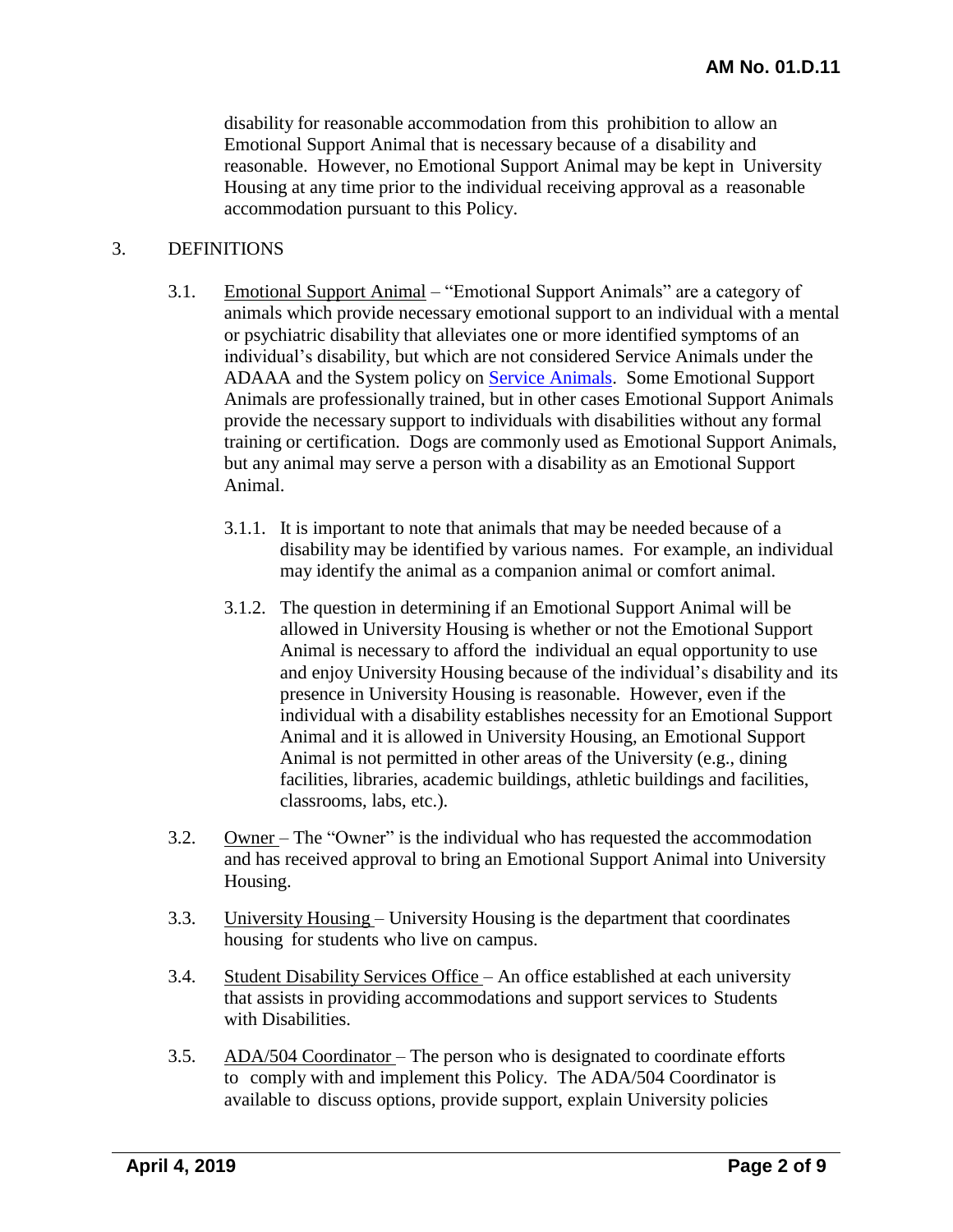and procedures and provide education on relevant issues. The ADA/504 Coordinator may designate one or more Assistant ADA/504 Coordinators. To find the ADA/504 Coordinator for each campus, please visit: [http://www.uh.edu/equal-opportunity/ADA-504/.](http://www.uh.edu/equal-opportunity/ADA-504/)

- 3.6. Undue Burden/Hardship Any academic adjustment/auxiliary aid that would result in a significant financial or administrative burden or expense. Factors to consider in determining an undue burden/hardship include the following:
	- A. the overall size of the program or activity with respect to the number of employees and students, number and type of facilities, and size of budget;
	- B. the type of operation, including the composition and structure of the workforce and student body; and
	- C. the nature and cost of the accommodation needed.
- 3.7. Fundamental Alteration Any academic adjustment/auxiliary aid that would fundamentally affect or change the nature of a program or course being taught or that fundamentally alters the essential requirements of instruction or course requirements.
- 3.8. Direct Threat Any action that would be deemed a threat to the health or safety of others that cannot be mitigated by appropriate modifications to policies or procedures, or by the provision of auxiliary aids.

## 4. PROCEDURES FOR REQUESTING EMOTIONAL SUPPORT ANIMALS IN UNIVERSITY HOUSING

- 4.1. Each institution that has University Housing will adopt the following procedure for Owners to request accommodation(s) for Emotional Support Animals.
	- 4.1.1. **Step One:** An Owner who wants to request the use of an Emotional Support Animal in University Residence Halls must first contact the University's Student Disability Services Office to schedule a meeting. The purpose of the meeting is for the Student Disability Services Office to determine if the Owner's request to use an Emotional Support Animal in University Residence Halls is reasonable. If the request is found to be unreasonable, the Owner may appeal this decision to the component's ADA/504 [Coordinator.](http://www.uh.edu/equal-opportunity/ADA-504/)
	- 4.1.2. **Step Two:** When a request for an Emotional Support Animal is determined to be reasonable, the University's Student Disability Services Office will share the decision approving the request with the Owner who made the request and with University Housing.
	- 4.1.3. **Step Three:** Once notified of the decision, the Owner is responsible for submitting the approved [Emotional Support Animal Procedure](http://www.uh.edu/housing/current-and-returning-residents/housing-resource-guide/Emotional%20Support%20Animal%20Procedure%20Acknowledgement%20and%20Information%20Form.pdf)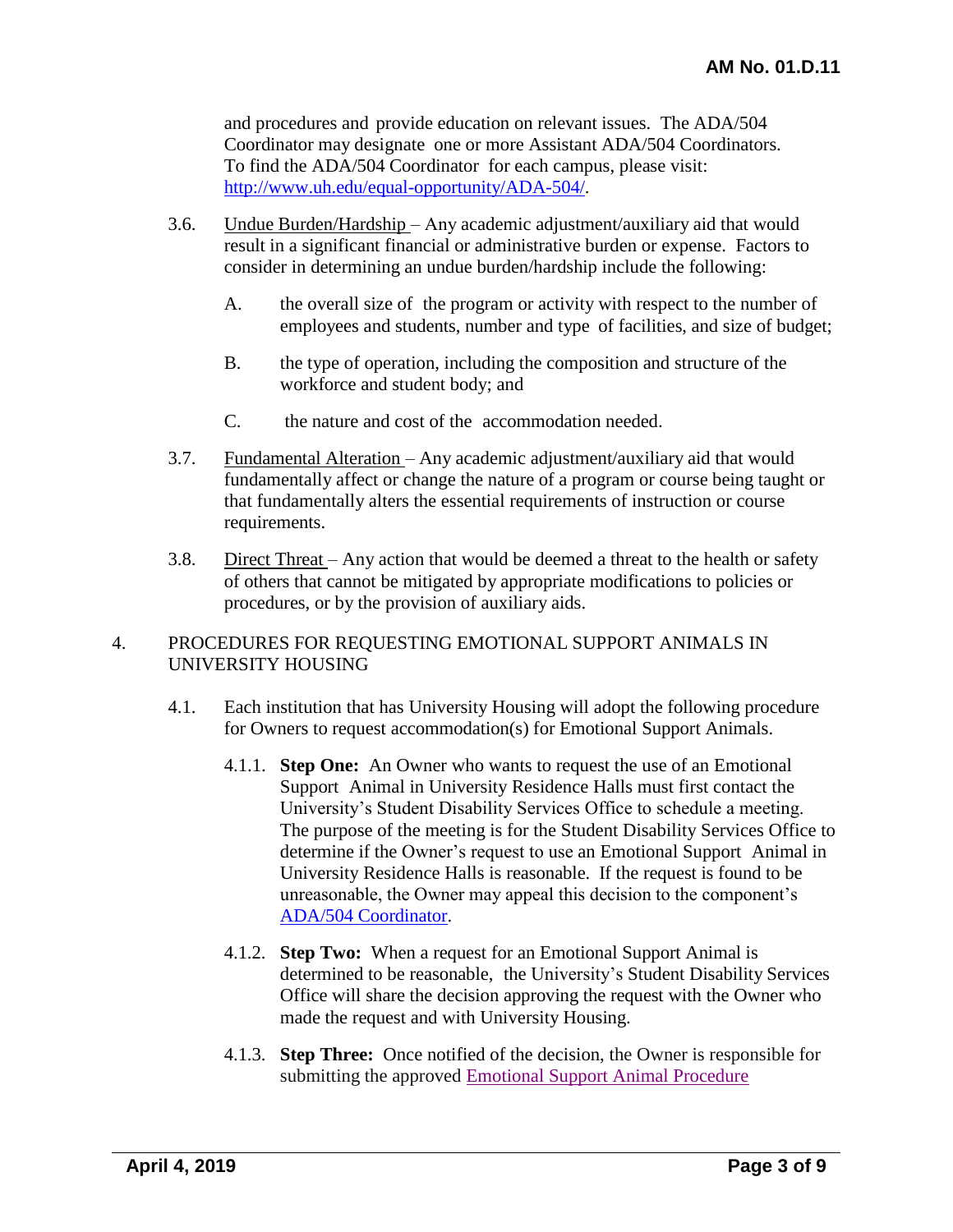[Acknowledgement and Information](http://www.uh.edu/housing/current-and-returning-residents/housing-resource-guide/Emotional%20Support%20Animal%20Procedure%20Acknowledgement%20and%20Information%20Form.pdf) Form to University Housing, along with any other required documentation and payments for final approval.

- 4.2. University Housing will then share with any roommates/suitemates that the Owner has an animal classified as an Emotional Support Animal.
- 4.3. With rare exception, students are allowed only one Emotional Support Animal in University Residence Halls.

### 5. CRITERIA FOR DETERMINING IF THE PRESENCE OF THE EMOTIONAL SUPPORT ANIMAL IS DEEMED REASONABLE

- 5.1. University Residence Halls are unique in several aspects, including the mandatory assignment of roommates for many individuals and the mandate that individuals must share a room or suite in certain residence halls. To ensure that the presence of Emotional Support Animals is not an undue administrative burden or fundamental alteration of University Residence Halls, UHS reserves the right to assign an Owner with an Emotional Support Animal to a single room without a roommate.
- 5.2. However, for all requests for Emotional Support Animals, the Student Disability Services Office shall nonetheless consult with University Housing in making a determination on a case-by-case basis of whether the presence of an Emotional Support Animal is reasonable. A request for an Emotional Support Animal may be denied as unreasonable if the presence of the animal:
	- A. Imposes an undue financial and/or administrative burden;
	- B. Fundamentally alters University Housing policies; and/or
	- C. Poses a direct threat to the health and safety of others or would cause substantial property damage to the property of others, including University property.
- 5.3. The University may consider the following factors, among others, as evidence in determining whether the presence of the animal is reasonable or in the making of housing assignments for Owners with Emotional Support Animals:
	- A. The size of the animal is too large for available assigned housing space;
	- B. The animal's presence would force another individual from individual housing (e.g., serious allergies);
	- C. The animal's presence otherwise violates individuals' right to peace and quiet enjoyment;
	- D. The animal is not housebroken or is unable to live with others in a reasonable manner;
	- E. The animal's vaccinations are not up-to-date;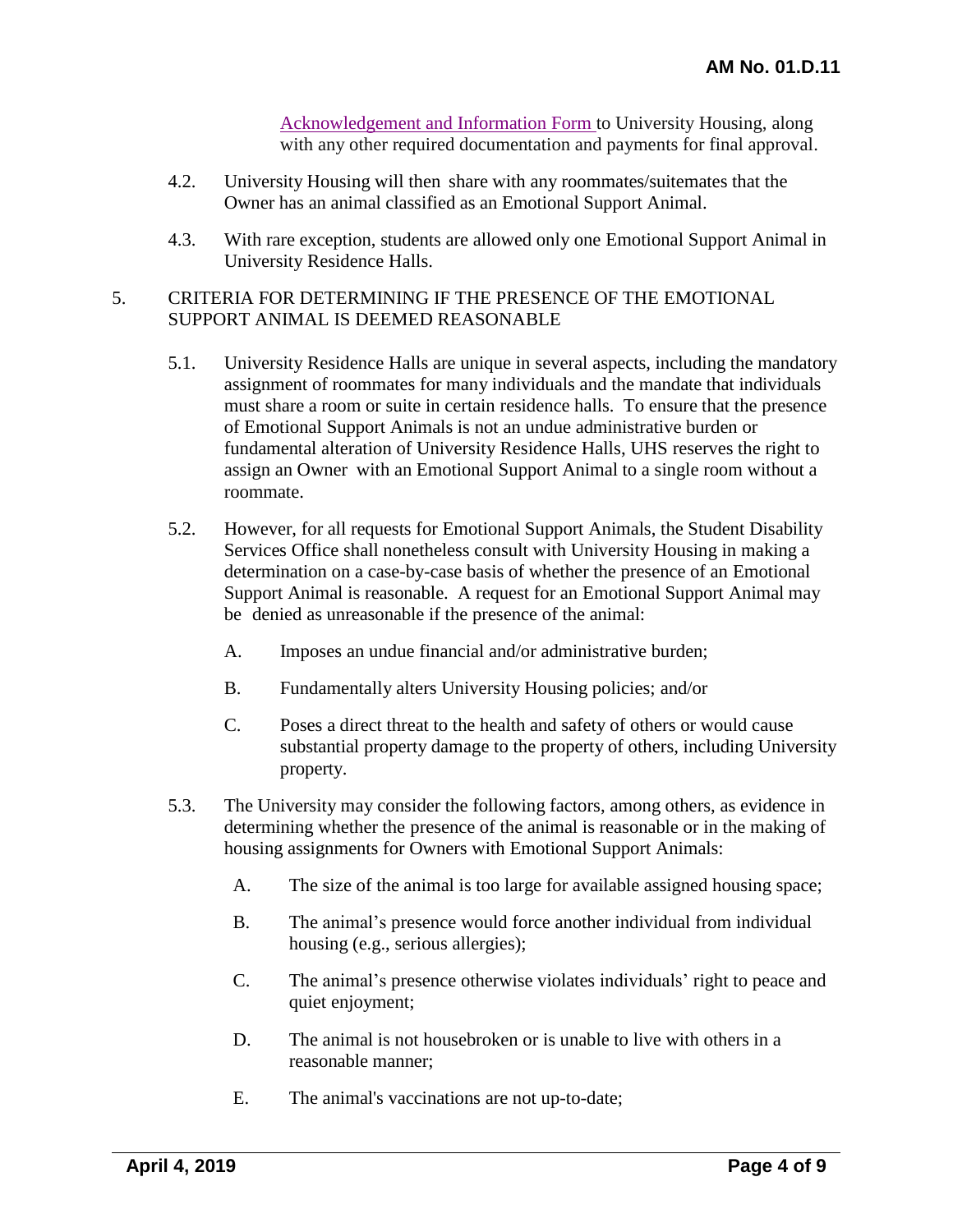- F. The animal poses or has posed in the past a direct threat to the Owner or others such as aggressive behavior towards or injuring the Owner or others; or
- G. The animal causes or has caused excessive damage to housing beyond reasonable wear and tear.
- 5.4. The University will not limit room assignments for Owners to any particular University Residence Hall.
- 5.5. When a request for an Emotional Support Animal is determined to be reasonable, the Student Disability Services Office will share this decision with the Owner who made the request and University Housing. University Housing will then share with any roommates/suitemates that the Owner has an animal.
- 5.6. If any roommates/suitemates have concerns about sharing their living quarters with the Emotional Support Animal, University Housing will mediate this situation to determine which student may need to shift to an alternative living arrangement. Such decisions will be made on a case-by-case basis.

## 6. ACCESS TO UNIVERSITY FACILITIES BY EMOTIONAL SUPPORT ANIMALS

- 6.1. An Emotional Support Animal must be contained within the privately-assigned individual living accommodations (e.g., room, suite, or apartment) except to the extent the individual is taking the animal out for natural relief. When an Emotional Support Animal is outside the private individual living accommodations, it must be in an animal carrier or controlled by a leash or harness. Emotional Support Animals are not allowed in any University facilities other than University Residence Halls (excluding any dining hall found therein) to which the Owner is assigned.
- 6.2. Notwithstanding the restrictions set forth herein, the Emotional Support Animal must be properly housed and restrained or otherwise under the dominion and control of the Owner at all times. No Owner shall permit the Emotional Support Animal to go loose, run at large, or otherwise fail to be restrained. If an Emotional Support Animal is found loose, running at large or is not restrained, the Emotional Support Animal is subject to capture and confinement and immediate removal.

## 7. OWNER'S RESPONSIBILITIES FOR EMOTIONAL SUPPORT ANIMALS

- 7.1. If the University grants an Owner's request to live with an Emotional Support Animal, the Owner is solely responsible for the custody and care of the Emotional Support Animal and must meet the following requirements documented in the sections below.
- 7.2. The Owner must abide by current city, county, and state ordinances, laws, and/or regulations pertaining to licensing, vaccination, and other requirements for animals. It is the Owner's responsibility to know and understand these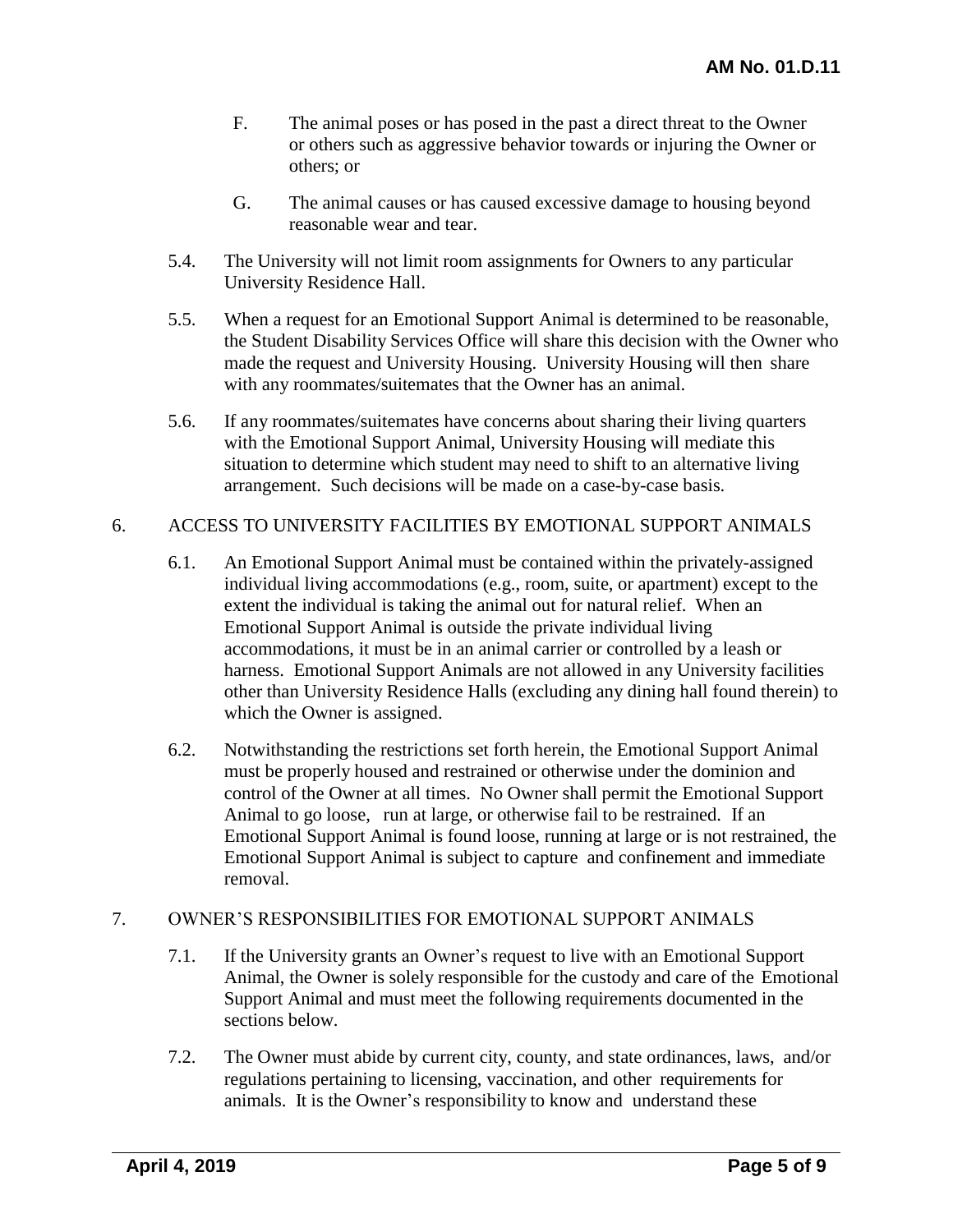ordinances, laws, and regulations. The University has the right to require documentation of compliance with such ordinances, laws, and/or regulations, which may include a vaccination certificate. The University reserves the right to request documentation showing that the animal has been licensed and vaccinated.

- 7.3. The Owner is required to clean up after and properly dispose of the Emotional Support Animal's waste in a safe and sanitary manner and, when provided, must use animal relief areas designated by the University.
- 7.4. The Owner is required to ensure the Emotional Support Animal is well cared for at all times. Any evidence of mistreatment, abuse, or neglect may result in immediate removal of the Emotional Support Animal and/or discipline for the individual.
- 7.5. The University will not ask for or require an Owner to pay a fee or surcharge for an approved Emotional Support Animal.
- 7.6. An Owner may be charged for any damage caused by his or her Emotional Support Animal beyond reasonable wear and tear to the same extent that it charges other individuals for damages beyond reasonable wear and tear to University Housing. The Owner's living accommodations may also be inspected for fleas, ticks or other pests if necessary as part of the University's standard or routine inspections. If fleas, ticks or other pests are detected through inspection, the residence will be treated using approved fumigation methods by a university-approved pest control service. The Owner will be billed for the expense of any pest treatment above and beyond standard pest management in the residence halls. **The University shall have the right to bill the Owner's account for unmet obligations under this provision.**
- 7.7. The Owner must fully cooperate with University personnel with regard to meeting the terms of this Policy and procedures related to the care of the Emotional Support Animal (e.g., cleaning the Emotional Support Animal, feeding/watering the Emotional Support Animal, designating an outdoor relief area, disposing of feces, etc.).
- 7.8. In accordance with the Family Educational Rights and Privacy [Act \(FERPA\),](https://www2.ed.gov/policy/gen/guid/fpco/ferpa/index.html) University staff members can share the fact the Owner has an Emotional Support Animal with other University personnel who have either a need to know or a legitimate educational interest.
- 7.9. Emotional Support Animals may not be left overnight in University Residence Halls to be cared for by any individual other than the Owner. If the Owner is to be absent from their residence hall overnight or longer, the Emotional Support Animal must accompany the Owner. The Owner is responsible for ensuring that the Emotional Support Animal is contained, as appropriate, when the Owner is not present during the day while attending classes or other activities.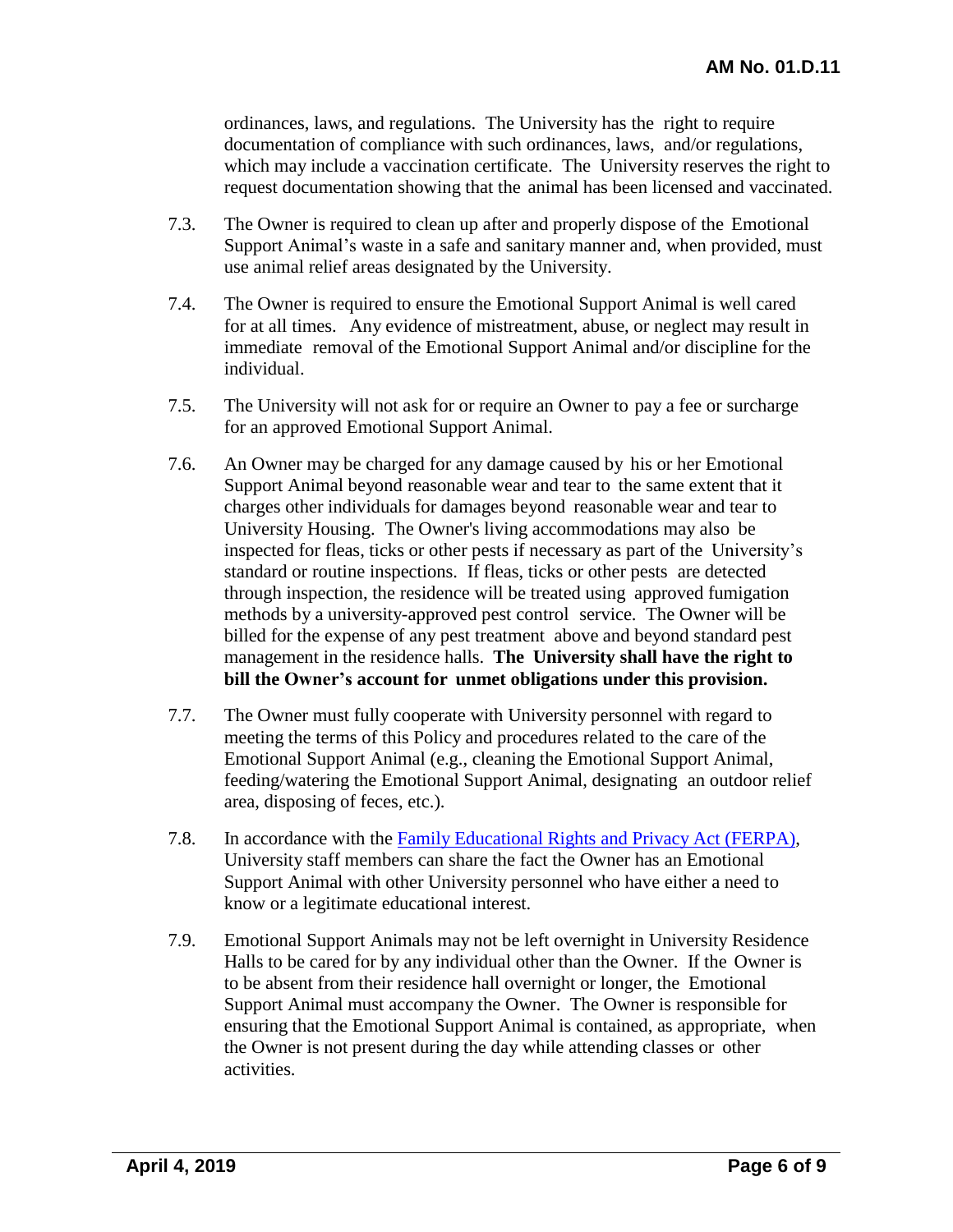- 7.10. The Owner agrees to abide by all equally applicable residential policies that are unrelated to the individual's disability, such as assuring that the Emotional Support Animal does not unduly interfere with the routine activities of the residence or cause difficulties for individuals who reside there.
- 7.11. The Emotional Support Animal is allowed in University Residence Halls only as long as it is necessary because of the Owner's disability. The Owner must notify the Student Disability Services Office in writing if the Emotional Support Animal is no longer needed or is no longer in residence. To replace an Emotional Support Animal, the new Emotional Support Animal must be necessary because of the Owner's disability and the Owner must follow the procedures in this Policy when requesting a different Emotional Support Animal.
- 7.12. The Owner shall provide the University with emergency contact information for an individual should the Owner be unable to care for the Emotional Support Animal at any time. A current student or University personnel are not appropriate choices for an emergency contact. In the event that the University cannot reach the emergency contact, then the University will collaborate with a contracted third party to care for the Emotional Support Animal until the Owner is able to resume these responsibilities. The Owner will be responsible for incurring all costs associated with this temporary care.
- 7.13. University personnel shall *not* be required to provide care or food for any Emotional Support Animal including, but not limited to, removing the Emotional Support Animal during emergency evacuation for events such as a fire alarm. Emergency personnel will determine whether to remove the Emotional Support Animal and may not be held responsible for the care, damage to, or loss of the Emotional Support Animal.

### 8. REMOVAL OF EMOTIONAL SUPPORT ANIMALS

- 8.1. The University may require the Owner to remove the Emotional Support Animal from any property owned or controlled by the University if:
	- A. The Emotional Support Animal poses a direct threat to the health or safety of others or causes substantial property damage to the property of others;
	- B. The Emotional Support Animal's presence results in a fundamental alteration of a University program;
	- C. The Owner does not comply with the Owner's Responsibilities set forth above; or
	- D. The Emotional Support Animal or its presence creates an unmanageable disturbance or interference with the university community.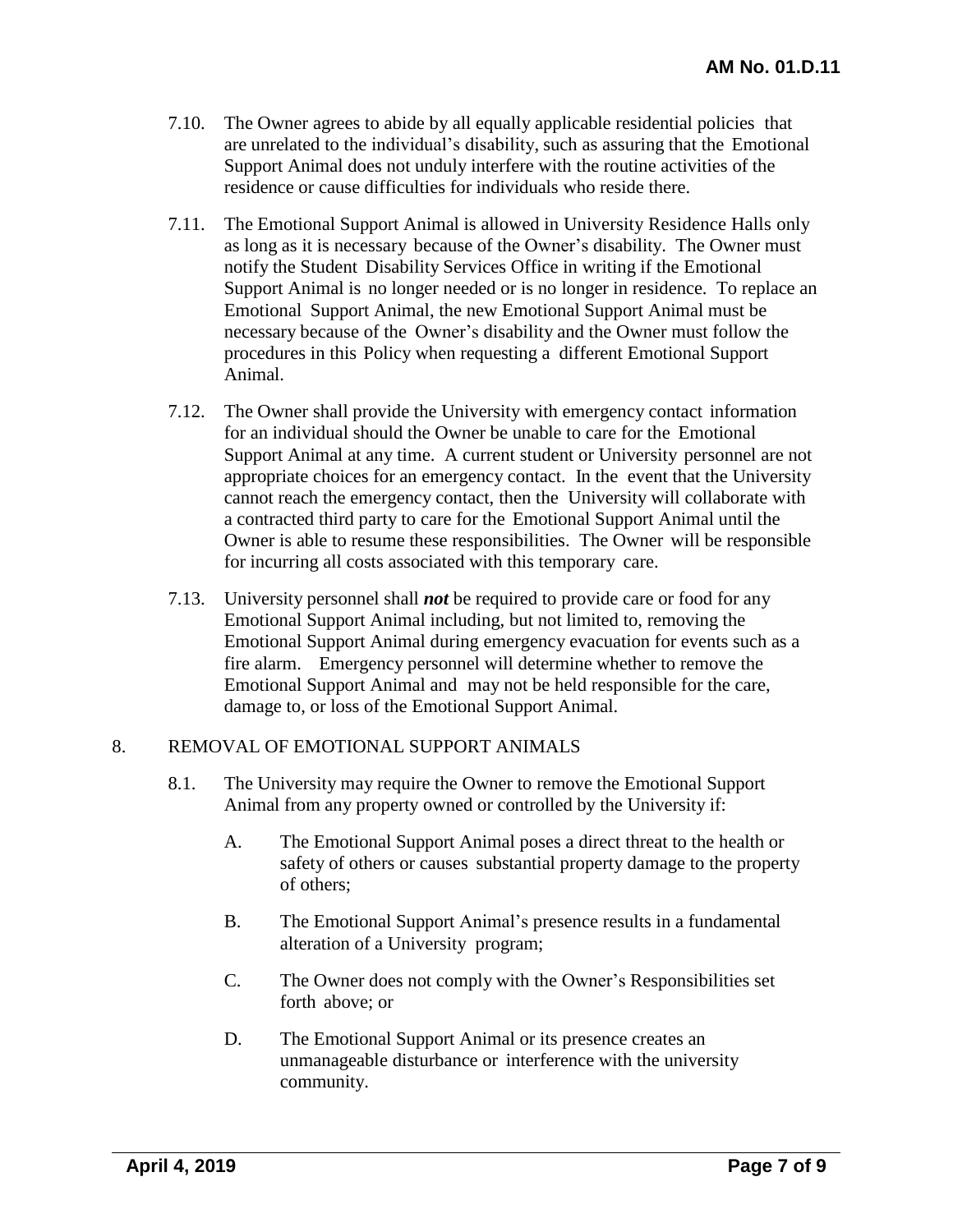- 8.2. The University will base such determinations upon the consideration of the behavior of the particular Emotional Support Animal at issue, and not on speculation or fear about the harm or damages an Emotional Support Animal may cause. Any removal of the Emotional Support Animal will be done in consultation with the Student Disability Services Office and may be appealed to the **[ADA/Section](http://www.uh.edu/equal-opportunity/ADA-504/) 504 Coordinator**. The Owner will be afforded all rights of due process and appeal as outlined in that process.
- 8.3. Should the Emotional Support Animal be removed from the premises for any reason, the Owner is expected to fulfill their housing obligations for the remainder of the housing contract.
- 8.4. If University personnel determines that the Emotional Support Animal will be removed, and the Owner does not take immediate possession of it, the University will follow the process outlined in Section 7.12 and Section 7.13.
- 8.5. Each University must provide the Owner with the location of their animal within 24 hours of their removal. The Owner will be responsible for any cost associated with their Emotional Support Animal's removal, including but not limited to, its temporary care.

### 9. NON-RETALIATION PROVISION

The System will not retaliate against any person because that individual has requested or received a reasonable accommodation in the University Residence Halls, including a request for an Emotional Support Animal.

### 10. REVIEW AND RESPONSIBILITY

Responsible Parties: Vice Chancellor for Legal Affairs and General Counsel

Vice Chancellor for Student Affairs and Enrollment Services

Assistant Vice Chancellor for Equal Opportunity Services

Review: Every five years on or before February 1